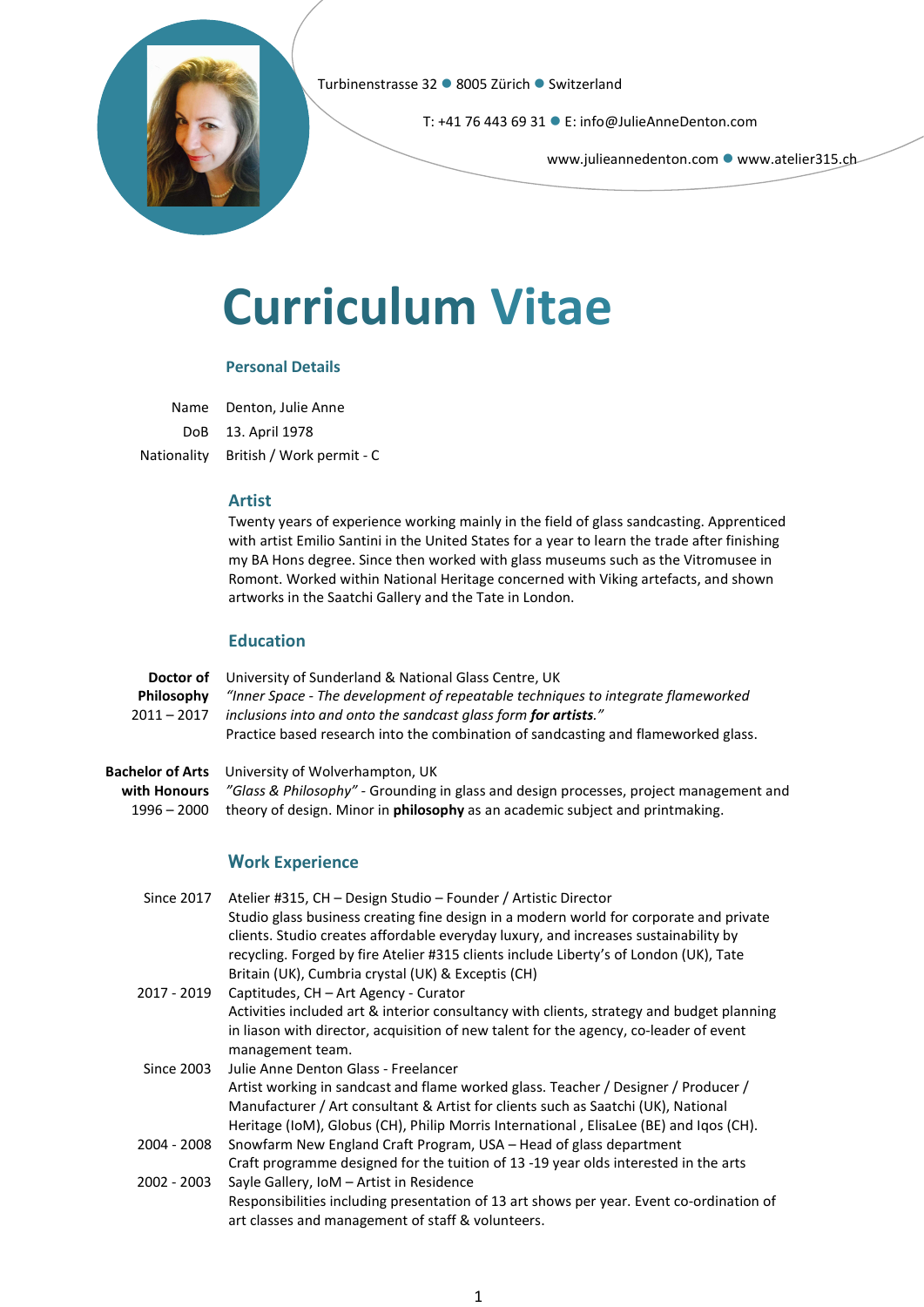Julie Ande dental

2001 - 2002 Emilio Santini, USA – International Glass Artist - Support & personal assistant Task areas included design of publication material, organisation of exhibitions and events, logistics of art works for exhibition.

#### Languages

English Mother tongue Deutsch B1

Turkish Basic

## Selected Visiting Lecturing

- 2005 Ongoing 'Off Mandrel Sculpture' - Stipglas, Netherlands. Lecture & workshop
- 2006 Ongoing Creative Glass, Switzerland. Lecture & demonstration
	- 2014 2017 Denizli Glass Biennale, Turkey. Lecture & demonstrator
		- 2017 High Temperature Festival, Poland. Lecture & demonstrator
	- 2009 2015 7th Festival of Glass, Luxembourg. Lecture & demonstrator
		- 2014 Flameworking combined with Sandcast glass workshop Plymouth College of Art, UK. Lecture & workshop
		- 2013 'Art or Artefact' Panel discussion at Summertown Arts Festival, Oxford. Panelist
	- 2008 2012 'Glass Dragon Class' Karma Glass, Turkey. Annual lecture & workshop
	- 2010 2018 'Vitrofestival' Vitromusée, Switzerland. Demonstrator & exhibitor
	- 2004 2009 Pagan Lady Necklace Workshop' The Old Kennels, UK. Annual lecture & workshop
		- 2008 Intermediate Flameworked glass class Penland school of craft. Lecture & workshop
			- 2005 Flameworking combined with Sandcast glass workshop Crystal lotus studio, Northern Ireland. Lecture & workshop
			- 2004 Washington Bi-annual Bead Show, USA. Demonstrator
	- 2003 2009 Flameworking class Cam Ogaci, Turkey. Lecture, producer, designer & workshop

# Conference Attendence

- 2018 'Society for Women in Philosophy, Networking Conference', University of Bern CH
- 2018 'The Glass Path', Glass Art Society Conference Murano, IT
- 2017 Centre for Doctoral training annual conference Newcastle, UK
- 2003 'Community Catalyst', Glass Art Society Conference Seattle, USA
- 2002 Glass Art Society Conference Amsterdam, NL

### Conference papers given

- 2020 'The Gathering XVIII', International Glass Bead Society - tba, USA
- 2015 Denizli Bi-annual Festival of Glass, Turkey
- 2011 'Flame-on' Flameworking Conference, The Netherlands
- 2011 Edge of Thinking', Royal College of Art London, UK
- 2007 'Transformational Matter', Glass Art Society Conference – Pittsburgh, USA
- 2004 'Adesign Fair', University of Istanbul, TR
- 2001 'At the Crossroads of Art, History and Technology', Glass Art Society Conference – Corning, NY, USA

### Journal Articles

- 2016 Denton, J. A. Viking beads re-born Making and demonstrating with an ancient glass bead furnace. Bead Society of Great Britain (122), 20-22.
- 2015 Denton, J. A. Ancient beadmaking furnace. Association for the History of Glass Glass News. (39), 10-11.
- 2010 Denton, J. A. Night casting at the Luxemburg Festival of Glass. Cohesion News.
- 2008 Denton, J. A. Combining Sandcasting with Flameworked Glass. Contemporary Glass Society UK
- 2007 Denton, J.A. The Glass Furnace in Turkey. Glass Beadmakers UK
- 2005 Denton, J.A. The three alchemical symbols. American Glass Art Society Journal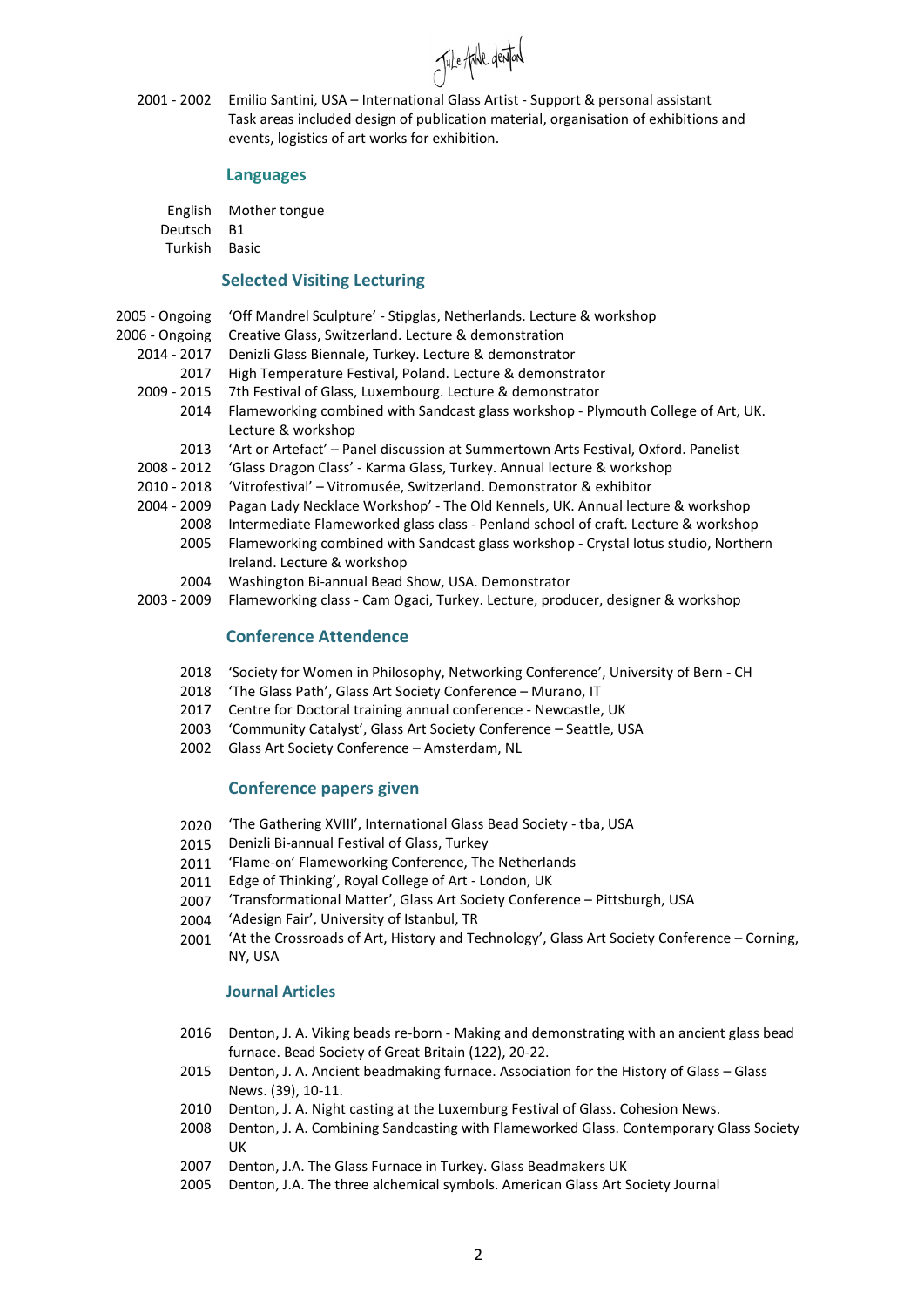

### Selected Art & Design Research in Literature

- 2015 International Contemporary Artists, ICA Publishing, New York –2015: ISBN: 9786188000766
- 2015 Exhibition Catalogue. 6<sup>th</sup> International Glass Festival Luxembourg, Atelier d'Art du Verre, LU
- 2014 Höhn, Heidi & Gutgesell, André & Schwegler-Juen, Elias. Kunst aus der Flamme' Neue Press Coburg, 2014: ISBN: 3000449647
- 2014 Holt, Pauline. A string of beads Broadfield House Glass Museum, UK May 214: ISBN: 978 0 9928771 0 1
- 2013 Exhibition Catalogue. 5<sup>th</sup> International Glass Festival Luxembourg, Atelier d'Art du Verre, LU
- 2013 Exhibition Catalogue. Fusions Vitromusée, CH
- 2011 Exhibition Catalogue. 4<sup>th</sup> International Glass Festival Luxembourg, Atelier d'Art du Verre, LU
- 2011 Exhibition Catalogue. Cam Sergisi, Denizli Glass Festival, Turkey
- 2009 Exhibition Catalogue. 3<sup>rd</sup> International Glass Festival Luxembourg, Atelier d'Art du Verre, LU

#### Selected Successful Grant Applications

- 2015 Travel grant awarded by the Association for the History of Glass to attend the Luxembourg Glass Symposium to research the making and the use of ancient glass furnaces with Ed Van Dijk.
- 2013 Grant awarded for refinement and development of glass public sculpture recognizing the contribution of the Mercury Arc to IOM transport.
- 2009 Grant awarded by the IOM Arts Council to create a new body of work
- 2005 2008 Annual Grant awarded by the Isle of Man arts council towards 50% of rent towards Grenaby artists studio
	- 2003 Grant awarded by IOM Arts Council for yearly Residency at the Courtyard Gallery, Isle of Man
	- 2003 Grant awarded by IOM Arts Council to attend Master class's run by Bertil Valien and Luccio Bubacco

#### **Competitions**

- 2008 1<sup>st</sup> prize Pearsons prize for Cast Glass
- 2007 1<sup>st</sup> prize – Singer Friedlander prize for 3D design
- 1997 1<sup>st</sup> prize North American Manx association for outstanding art

#### Group Exhibitions

- 2017 Collect, Saatchi gallery, London, UK
- 2017 Glas fűrs Lebens, Vitromusée, Switzerland
- 2017 Bruntnell Astley Exhibition, The Whitehouse Cone Glass Museum, UK
- 2017 Nasty women, Knockdown centre, New York, USA
- 2016 GlasErotica, Frauenau, Germany
- 2015 Christmas at London Glassblowing, London, UK
- 2015 Summer Invitational, Biscuit Factory, Newcastle, UK
- 2015 Bruntnell Astley Exhibition, Broadfield House Glass Museum, UK
- 2015 VerreGlas, Vitromusée, Switzerland
- 2014 Internationale Glaskunst 2014, Waldmuseum, Zweisel, Germany
- 2014 A string of beads, Broadfield House Glass Museum, UK
- 2014 Glass exhibition, The Bank Arts Centre, UK
- 2013 Fusions, Vitromusée, Switzerland
- 2012 Origins, Zest Gallery, London, UK